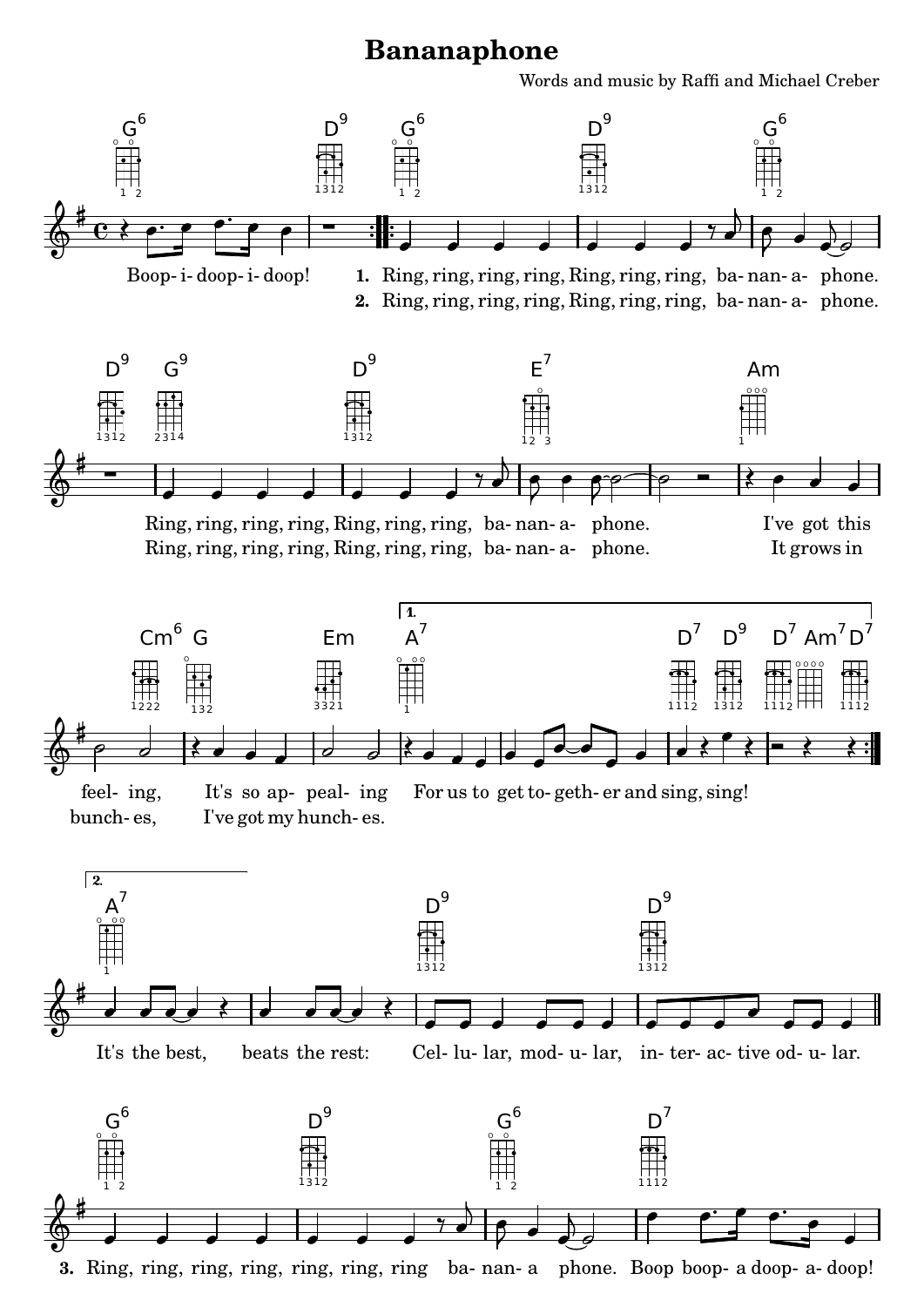

a- round the world, Op- er- a- tor, get me [Bei-](textedit:///home/matt/Documents/sheet%20music/ukulele/bananaphone.ly:285:27:27) [jing,](textedit:///home/matt/Documents/sheet%20music/ukulele/bananaphone.ly:285:44:44) jing, jing, [jing.](textedit:///home/matt/Documents/sheet%20music/ukulele/bananaphone.ly:285:50:50) [place](textedit:///home/matt/Documents/sheet%20music/ukulele/bananaphone.ly:284:9:9) [a](textedit:///home/matt/Documents/sheet%20music/ukulele/bananaphone.ly:284:15:15) [call](textedit:///home/matt/Documents/sheet%20music/ukulele/bananaphone.ly:284:17:17)